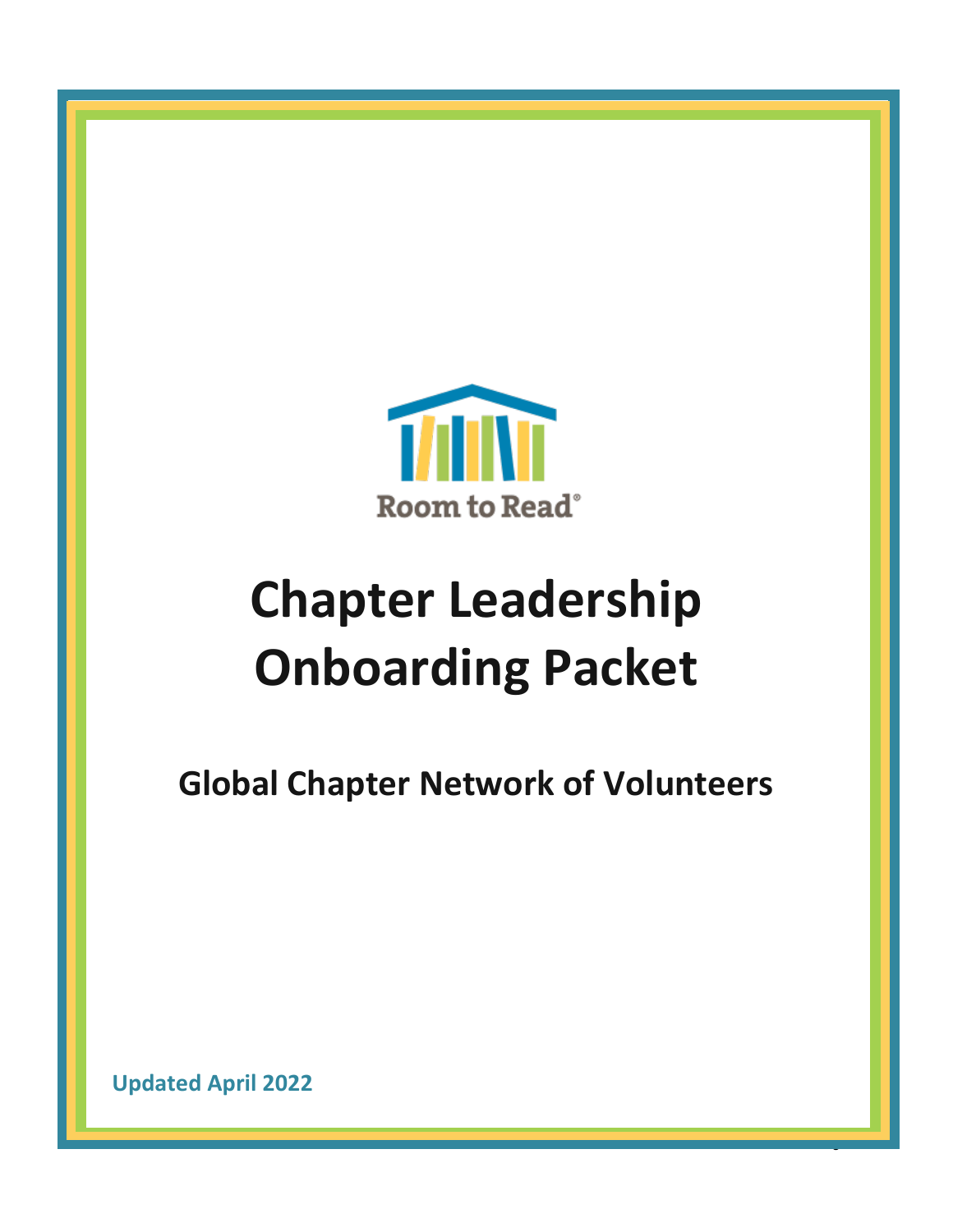# **Topic Page 2012 12:25 Page 2013**

| $\mathbf{II}$ . | Global Chapter Network Overview 3 |
|-----------------|-----------------------------------|
|                 | IV. Chapter Expectations 4        |
|                 | V. Chapter Leader Expectations 4  |
|                 |                                   |
|                 |                                   |
|                 | X. Frequently Asked Questions. 7  |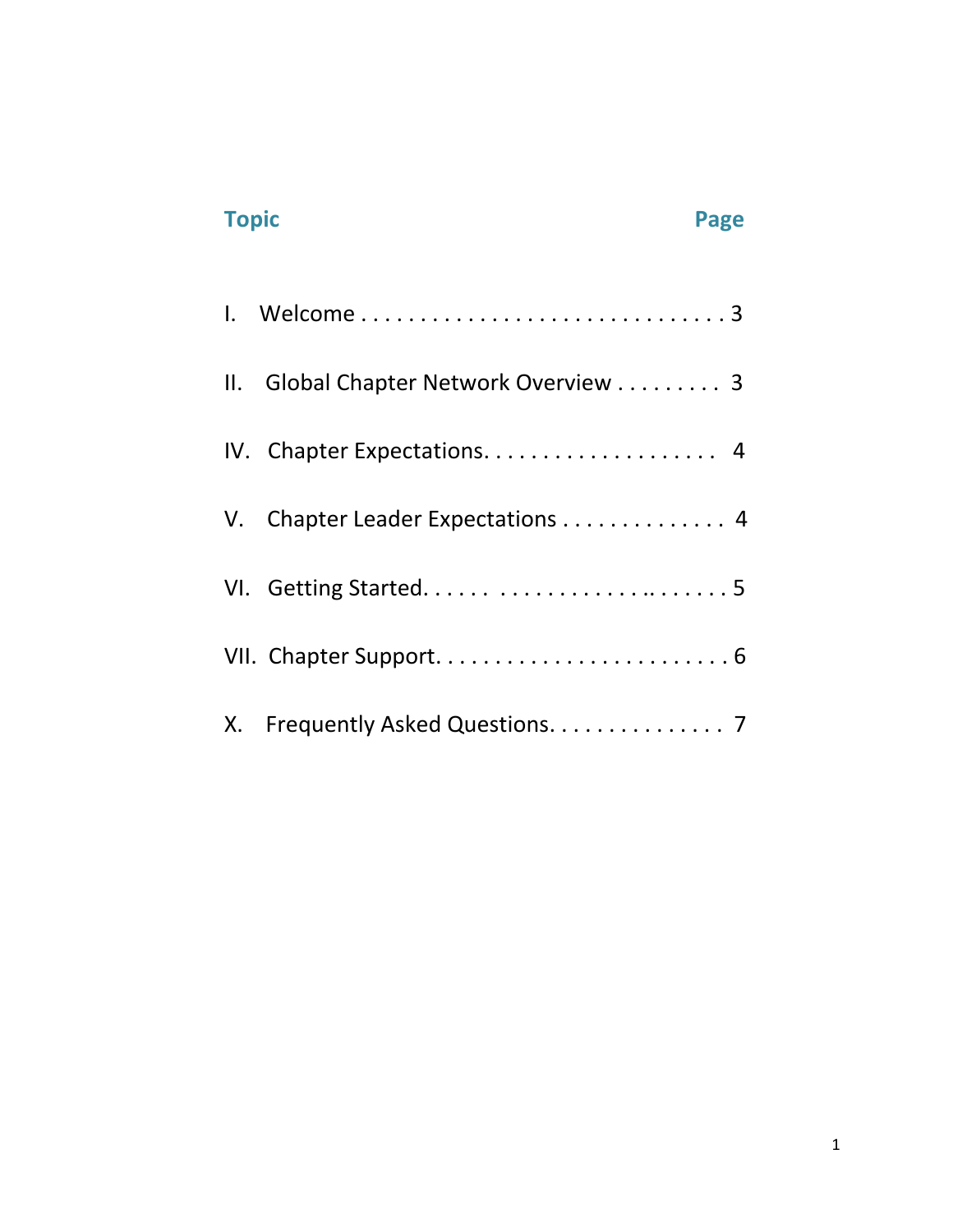# **Welcome!**

We are delighted to have you join the global chapter network of volunteers as a chapter leadership member. Together, our global chapter network is raising funds and awareness for Room to Read and the children we serve. Whether you're new to the Room to Read global chapter network or stepping into a new chapter leadership role, you're joining a network of passionate community leaders who truly believe that world change is possible.

Chapter Leaders (CL's) and Core Committee Members (CCM's) are Room to Read brand ambassadors on the ground in their communities. **Chapter Leaders** lead chapter members, or volunteers, to host engaging and fun events, spread our mission in their community, and connect other passionate changemakers with Room to Read. **Chapter Core Committee Members** support Chapter Leaders through a focused area, such as volunteer management, event support, social media engagement, and more. Every Chapter Leadership member is vital in helping to make Room to Read a household name and building the support needed to create a world where illiteracy and gender inequality in education are problems of the past.

In this packet, you'll find everything you need to get up and running as a chapter leadership member. And remember that the resources within this packet wouldn't have any impact if it wasn't for your leadership, vision, commitment to making a difference, and passion for making education a reality for millions of children. People are drawn to passion, and community leaders who believe that together we can make a difference in this world. As Margaret Meade once said, "Never doubt that a small group of thoughtful, committed citizens can change the world; indeed, it's the only thing that ever has." Now together, let's go change the world.

# **Global Chapter Network Overview**

The Global Chapter Network of Volunteers are our brand ambassadors that raise awareness and funds for Room to Read. Our chapters exist in major cities around the world, including Paris, London, Sydney, Zurich, Singapore, New York City, Chicago, and many more. As a global network, we lift each other up to create a greater impact, share resources and ideas, cross-collaborate on fundraisers and events, and inspire each other to reach new heights. We *think globally* and *act locally* to support and advocate for children experiencing deep educational and economic inequities in historically under-resourced communities around the world. We're excited to have you as part of the chapter team.

The Global Chapter Network of Volunteers is supported by the Room to Read Chapters Team, which consists of staff in our global offices. The Room to Read Chapters Team provides all the global resources and assets chapters need to make a difference in their own communities. Additionally, Room to Read staff located in our global fundraising markets (Australia, Europe, Hong Kong, Japan, North America, Singapore, UK) provide localized support for each chapter. If you have any questions, feel free to reach out to the team at [Chapters@RoomtoRead.org.](mailto:Chapters@RoomtoRead.org)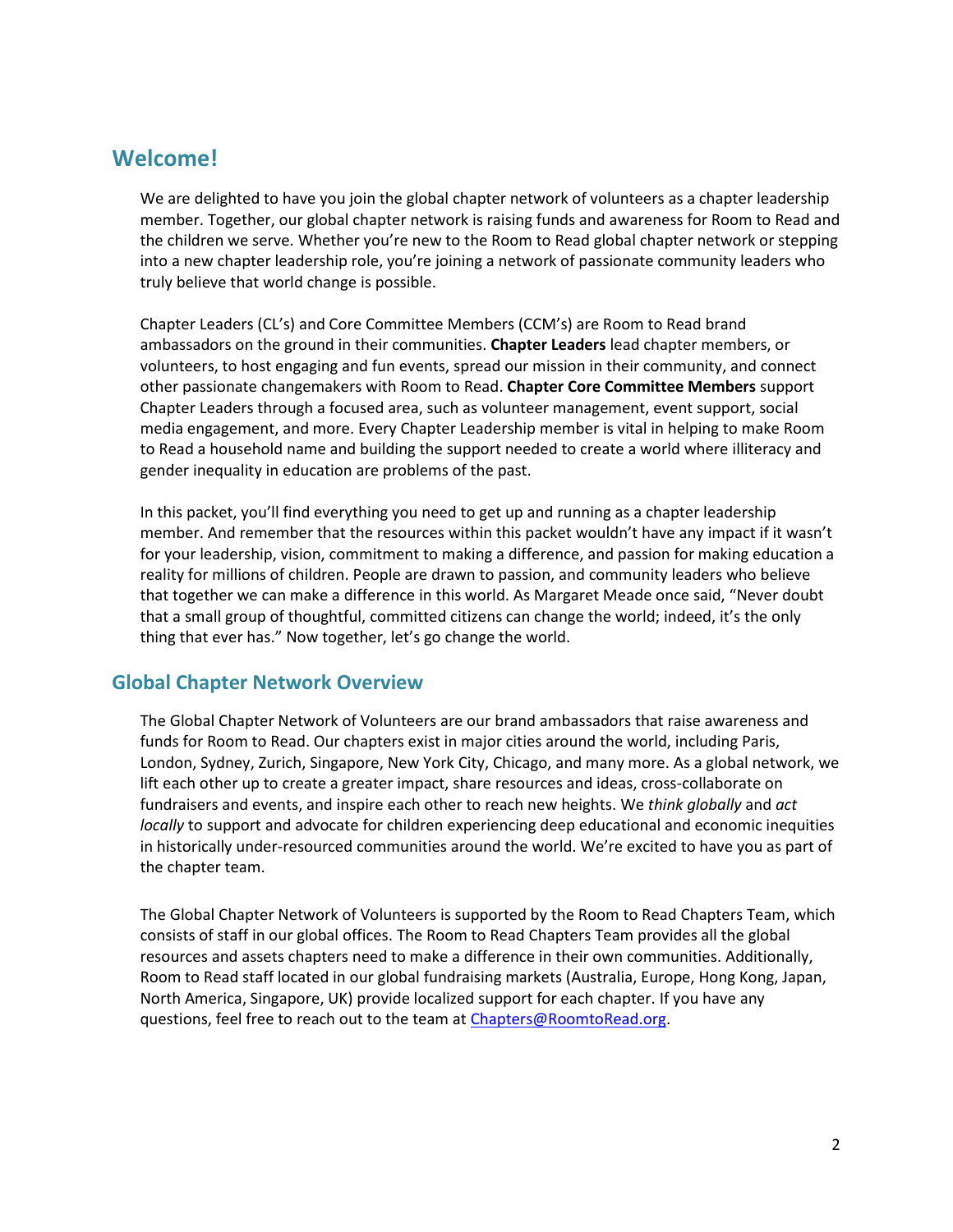# **Chapter Expectations**

As a Room to Read Chapter member, you will raise awareness and funds in your community. Our expectation is that Chapters members:

- **Spread the word** about what we're doing to solve illiteracy and gender inequality in education
- **Know and abide by our [Volunteer Terms of Agreement](https://nam10.safelinks.protection.outlook.com/?url=https%3A%2F%2Fwww.roomtoread.org%2Fmedia%2Fht3hsnjq%2Frtr-volunteer-confidentiality-agreement_jun-2021.pdf&data=04%7C01%7Cchapters%40roomtoread.org%7Cc3766fdf7d874d4ec6ab08d9e4eccd98%7Cee43a5f6ee0d4325982949f133ddbd83%7C0%7C0%7C637792527997177991%7CUnknown%7CTWFpbGZsb3d8eyJWIjoiMC4wLjAwMDAiLCJQIjoiV2luMzIiLCJBTiI6Ik1haWwiLCJXVCI6Mn0%3D%7C3000&sdata=FYU1Hu4rDt1R1oo%2BF277u9n%2FMG7UPovb8VA3cIk0VDY%3D&reserved=0)** as well as other Room to Read guidelines as found on the Chapter Hub.
- **Coordinate fun, active and exciting events** throughout the year that focus on promoting Room to Read's mission.
- **Engage your community** using social media platforms.
- **Use Room to Read's online fundraising platform** and motivate community members to contribute to this effort.
- **Create a sustainable Chapter** by sharing Chapter responsibilities with other Chapter leadership members and creating a succession plan if your time with the Room to Read global Chapter network is coming to an end.
- **Stay active year-round** and be regularly involved with your Chapter members through hosting Chapter events (virtual, live, or hybrid and small or large) around key Room to Read celebrated holidays like International Women's Day (March 8) and International Literacy Day (Sept 8).
- **Leverage Room to Read's online resources** for various communication, event, and business development strategies.
- **Collaborate with the Room to Read Chapter network** to learn best practices and leverage them in your region.

# **Chapter Leadership Expectations**

- **Lead and support your Chapter** to make an impact in your community.
- **Inspire your network** to join the Chapter and get involved, assigning members to specific leadership roles, if applicable.
- **Set up Chapter-specific tools** for communication, fundraising, social media, and more.
- **Create engaging events** that are not only fun but are creative and informative to encourage your community to join the Chapter or otherwise support the cause.
- As applicable to your region, **promote business development opportunities** via corporate or school partnerships.
- **Celebrate successes together** as one Global Chapter team, actively contributing via conference calls and responses to regular updates.
- **Support and learn** from fellow Chapter leaders around the world
- **Design annual plans** to share Chapter strategies with the Global Room to Read team
- **Create a sustainable Chapter** by sharing responsibilities with other Chapter members and creating a succession plan if your time with the Room to Read is coming to an end.

For additional information on Chapter roles and expectations, position descriptions for Chapter Leader, Chapter Marketing & Communications Lead, and Chapter Events Lead can be found on th[e Chapter Hub.](https://www.roomtoread.org/take-action/chapter-hub/chapter-management/?accordion=chapter%20leadership%20position%20descriptions) Please note that these are generalized position descriptions which may vary from the specific needs of your chapter.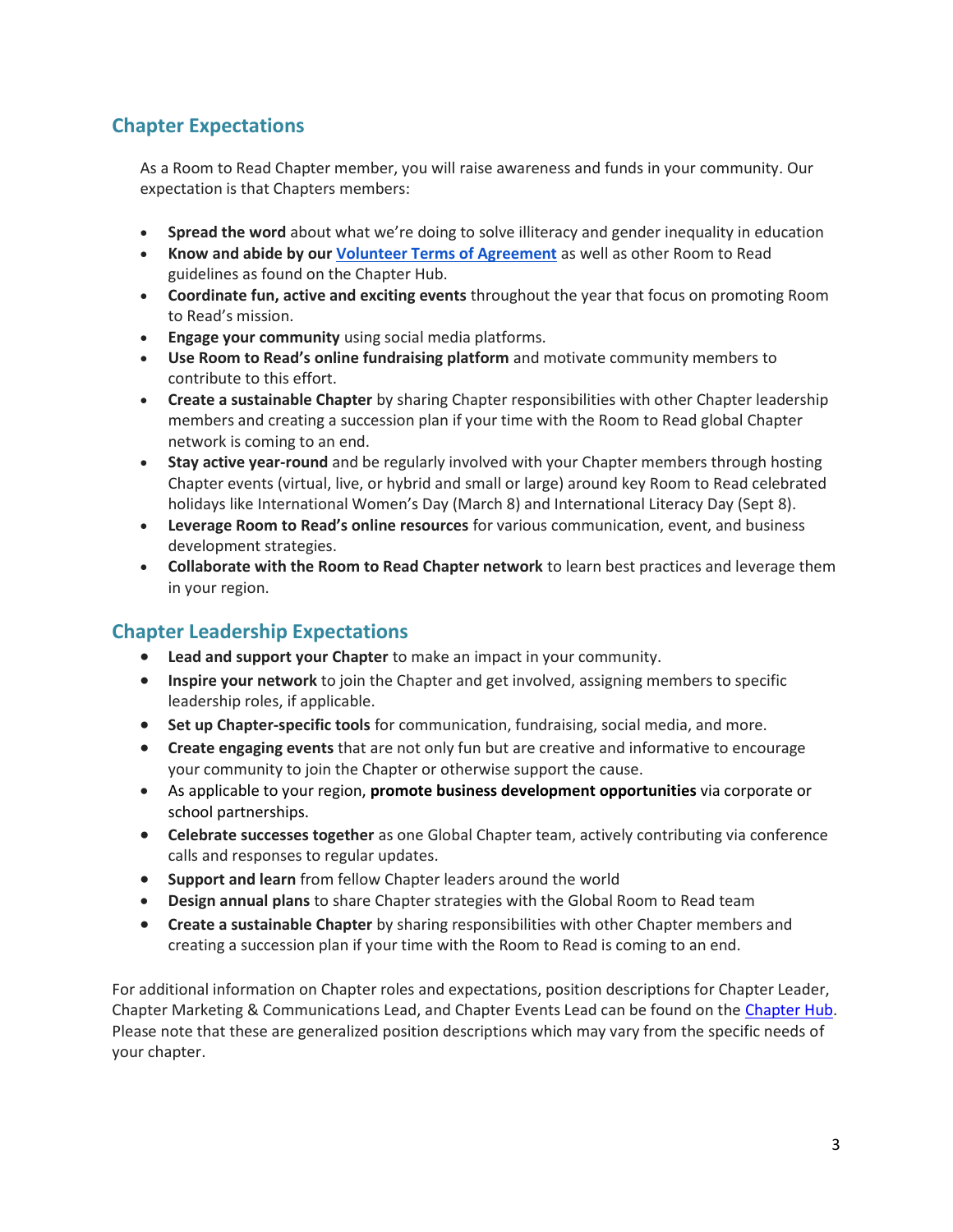# **Getting Started**

- o **Review the Chapter Resources** 
	- **[Resource Hub:](https://www.roomtoread.org/take-action/resource-hub/)** External Resource Center (open to the public) full of helpful links to:
		- [Social Media Resources](https://www.roomtoread.org/take-action/resource-hub/?tab=get%20social&accordion=investment%20opportunities)
		- Event Ideas
		- Three of the most commonly used printables:
			- [General Room to Read](https://www.roomtoread.org/media/897158/rtr-global-fact-sheet.pdf) Fact Sheet
			- [Literacy Program](https://www.roomtoread.org/media/897159/literacy-program.pdf)
			- Girls' [Education Program](https://www.roomtoread.org/media/897160/girls-education-program.pdf)
	- **[Chapter Hub:](https://www.roomtoread.org/take-action/chapter-hub)** Internal Resource center (for Chapter Leadership members only) with helpful information on:
		- **[Chapter Management](https://www.roomtoread.org/take-action/chapter-hub/chapter-management/?accordion=chapter%20leadership%20position%20descriptions)**
		- **•** [Communications](https://www.roomtoread.org/take-action/chapter-hub/communications/)
		- [Events](https://www.roomtoread.org/take-action/chapter-hub/events/)
		- **Eundraising & Donations**
	- **Chapter Leaders and Core Committee Member TEAM (on Microsoft Teams app):**  Connect with the Room to Read Chapters Team, current CLs and CCMs across the network. Cross-pollinate ideas, get inspired and trouble-shoot – all in one place! The Teams app is the perfect place to post any questions you have and hear perspectives from leaders in different chapters. We're a global community and it's important we stay connected to uplift each other, support our successes as a team, and honor the internal knowledge we already have.
		- To join, please email *chapters@roomtoread.org* and we will add you to the channel and send instructions for set up.
	- **Join the [Chapter Leader & Core Committee Facebook Group](https://www.facebook.com/groups/RtRChapterLeaders/)**: Connect with fellow current and former chapter leaders and members around the world!
		- Please request to join the Facebook group, and the group admin will accept your request.
- o **Start your [Chapter fundraising webpage](https://fundraise.roomtoread.org/room-to-read-chapters-usd/)**
	- Collect donations and track your fundraising progress using our online fundraising platform, Engaging Networks.
	- For examples of chapter fundraising pages, please see the [New Jersey Chapter,](https://fundraise.roomtoread.org/room-to-read-chapters-usd/new-jersey-chapter) Sydney [Chapter,](https://fundraise.roomtoread.org/room-to-read-chapters-aud/sydney-chapter) and [London Chapter](https://fundraise.roomtoread.org/room-to-read-chapters-gbp/london-chapter) pages.
- o **Review Room to Read's [Messaging Training](https://www.youtube.com/watch?v=97C9MMVQmMg) an[d Messaging Toolkit](https://www.roomtoread.org/take-action/chapter-hub/communications/?accordion=messaging%20training%20&%20resources)**
	- Room to Read honors the dignity of the children, individuals and communities we work with. We reflect that dignity in our language, communicating in a way that is authentic to our mission and upholds Room to Read values. Please use our new Messaging Toolkit and Messaging Training video to familiarize yourself with our language guidelines and take some time to practice sharing about our mission and work. You can also utilize other pitch materials available on our Chapter Hub.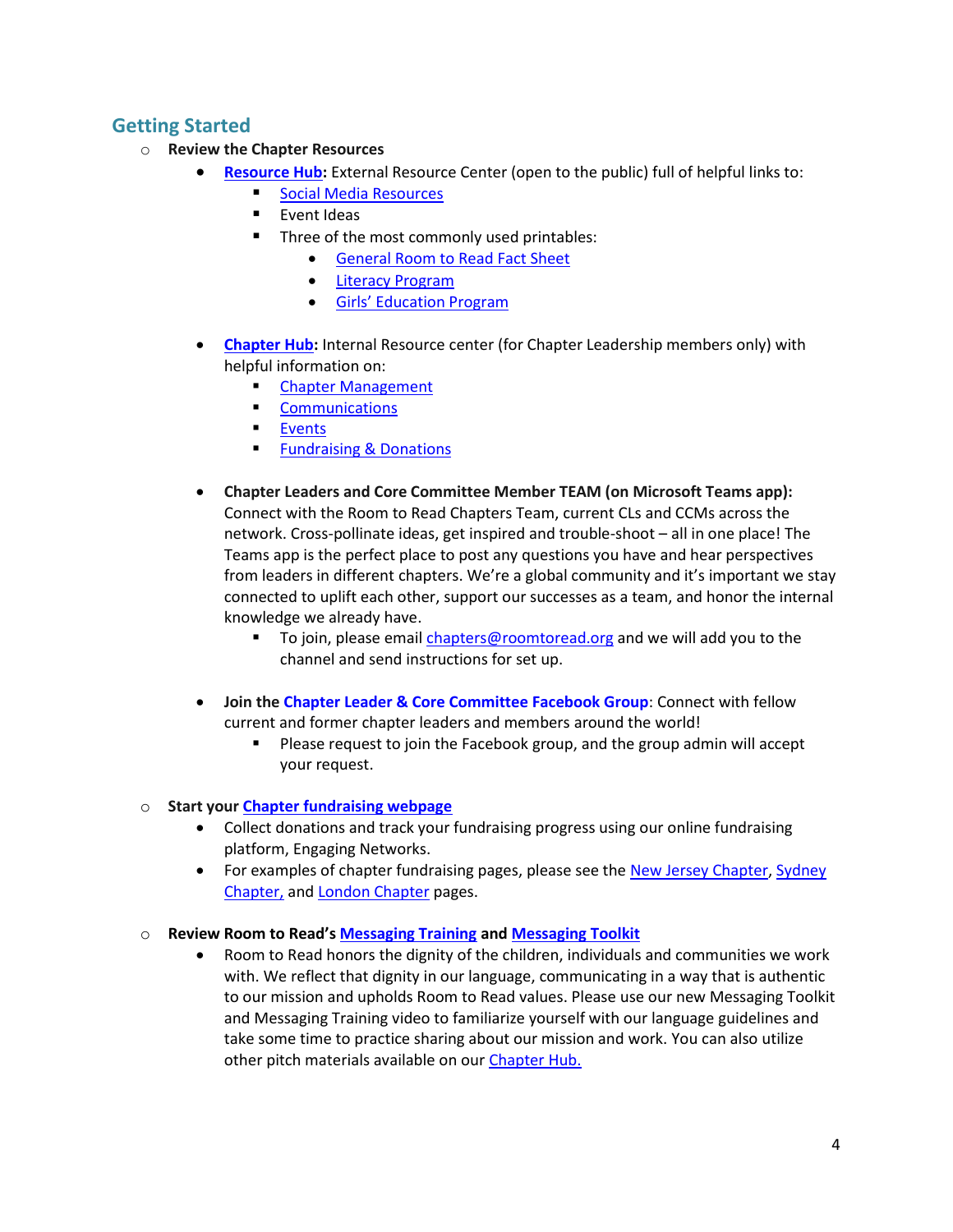#### o **Chapter Buddy Program**

The Chapter Leader Buddy Program helps onboard new Chapter Leaders by pairing them with a seasoned Chapter Leader buddy. The experienced Chapter Leader can support you by sharing tips and strategies for how to manage the Chapter, use various Room to Read systems, help you to better understand policies and best practices, and offer friendly general support.

After your induction, the Room to Read Chapter Team will connect you with you buddy. We recommend that you meet with your buddy via a kick-off video call followed by an additional email or video call each month for the next three months. Each month thereafter, the buddy support can evolve to best suit your needs. Through buddy partnerships, we hope that both Chapters will find mutually beneficial support systems and strategies to develop thriving Chapters communities around the world.

#### o **Create Social Media pages**

Social media is an incredible resource for chapters to connect, share and inspire their volunteers and community. We've found that when chapters create a social media page, specifically Facebook and Instagram, and update it regularly with chapter event/meeting highlights and Room to Read happenings, more people actively participate in the chapter and attend chapter events. We highly suggest you create Instagram and Facebook accounts and share the link with your networks! Please see our **Social Media Guidelines** for instructions on setting up and maintaining your social media pages.

#### o **Create a Chapter Email Address**

It's important for interested chapter members to have an easy way to contact you, and for your chapter member to receive emails with updates on chapter meetings and events. You are welcome to set up your own email account for your Chapter through your platform of choice (such as Gmail), or we can set up an email account for you in the following format: [Chaptername@Roomtoread.org](mailto:Chaptername@Roomtoread.org) and send you the login details to access and use this email account moving forward.

#### o **Create an Annual Plan**

As a Chapter Leader, it's important that you create a vision of what your chapter can accomplish within the year – this includes events, funds raised, and number of community members reached. We've created an [Annual Plan template](https://www.roomtoread.org/take-action/chapter-hub?tab=managing%20your%20chapter&accordion=chapter%20annual%20plans) for you to utilize to plan your year ahead with fellow leaders from your chapter.

### o **Track your Chapter Impact**

Chapters not only raise funds for Room to Read, but they spread our mission and name to their community. Therefore, it's important that you're not only measuring your fundraising goal, but also the impact of your chapter events. Below is a list of ways to capture your Chapter impact:

- **Engaging Networks:** Creating and utilizing your Chapter Engaging Networks page is an excellent way of establishing a chapter fundraising goal and working together to achieve that goal.
- **[Chapter Event Wrap-Up Forms:](https://www.tfaforms.com/4765323)** Chapters do an incredible amount for Room to Read and we want to be sure that we're measuring ALL of your impact. Use this form to tell us how your event went!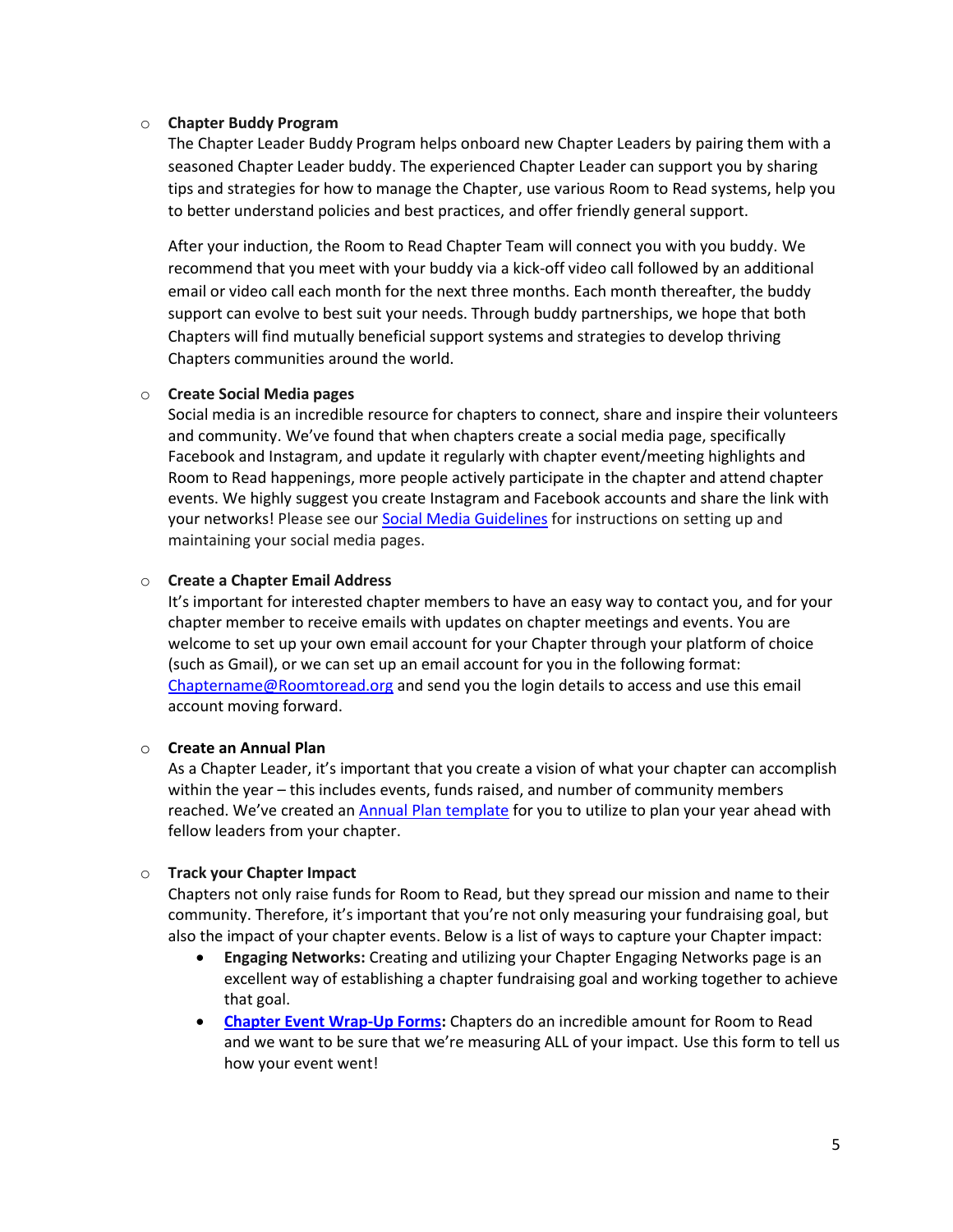# **Chapter Support**

We are thrilled to support you and your chapter goals – and help you reach new heights! The Chapters Team offers ongoing support as you launch your chapter, connects you to other chapter leaders, and provides a list of resources so you're ready to hold a chapter event and get your community involved.

And don't forget that we have Room to Read staff in each market to support your localized needs. If you aren't sure who to contact, email [Chapters@RoomtoRead.org](mailto:Chapters@RoomtoRead.org) and we will point you in the right direction.

For any questions regarding global chapter resources and assets, or any issues that arise, please feel free to reach out to the chapters team a[t Chapters@RoomtoRead.org.](mailto:Chapters@RoomtoRead.org)

### **Chapter Leadership Quarterly Calls**

Our Chapter Leadership Quarterly Calls are a wonderful opportunity to meet the Room to Read Chapters Team and fellow chapter leadership members, hear organizational and program updates, and share chapter updates and resources. We believe it's important to provide our chapter leadership members the space and platform to share the work you've been doing to create change and provide all chapters the opportunity to learn from one another.

These calls take place every 4 months. Be sure to check your email and the Teams app to see when the next Quarterly Call is.

### **Regional Chapter Leadership Summit ("The Summit")**

The Summit is a comprehensive conference toolkit, designed to support chapters to hold leadership retreats in their region of the globe to come together in person to connect, educate and inspire each other.  

The Summit provides chapter leaders the space and time to meet as a region and discuss chapter management, opportunities and annual planning. Within the Summit toolkit, you will find planning guides, a sample agenda, and nine engaging workshops covering everything you need to succeed – from messaging, storytelling, fundraising, goal setting, and more!

To access the Summit toolkit visit the Chapter Hub.

# **Frequently Asked Questions**

#### 1. **Can you print business cards for me?**

We appreciate your desire to network in your community and share the work you're doing with your chapter! However, in accordance with our branding and identity standards, chapter volunteers may not create/print business cards.

We instead suggest that you share your Chapter Engaging Networks, Facebook or Twitter link and chapter email address for interested volunteer members to contact you. We also have [templatized email signatures](https://docs.google.com/document/d/1IT_2Kzo1r_YvP5IG8zdpqm7veDwg-67m/edit?usp=sharing&ouid=111620092954040361117&rtpof=true&sd=true) for you to use.

### 2. **What are the Chapter Volunteer Terms of Agreement?**